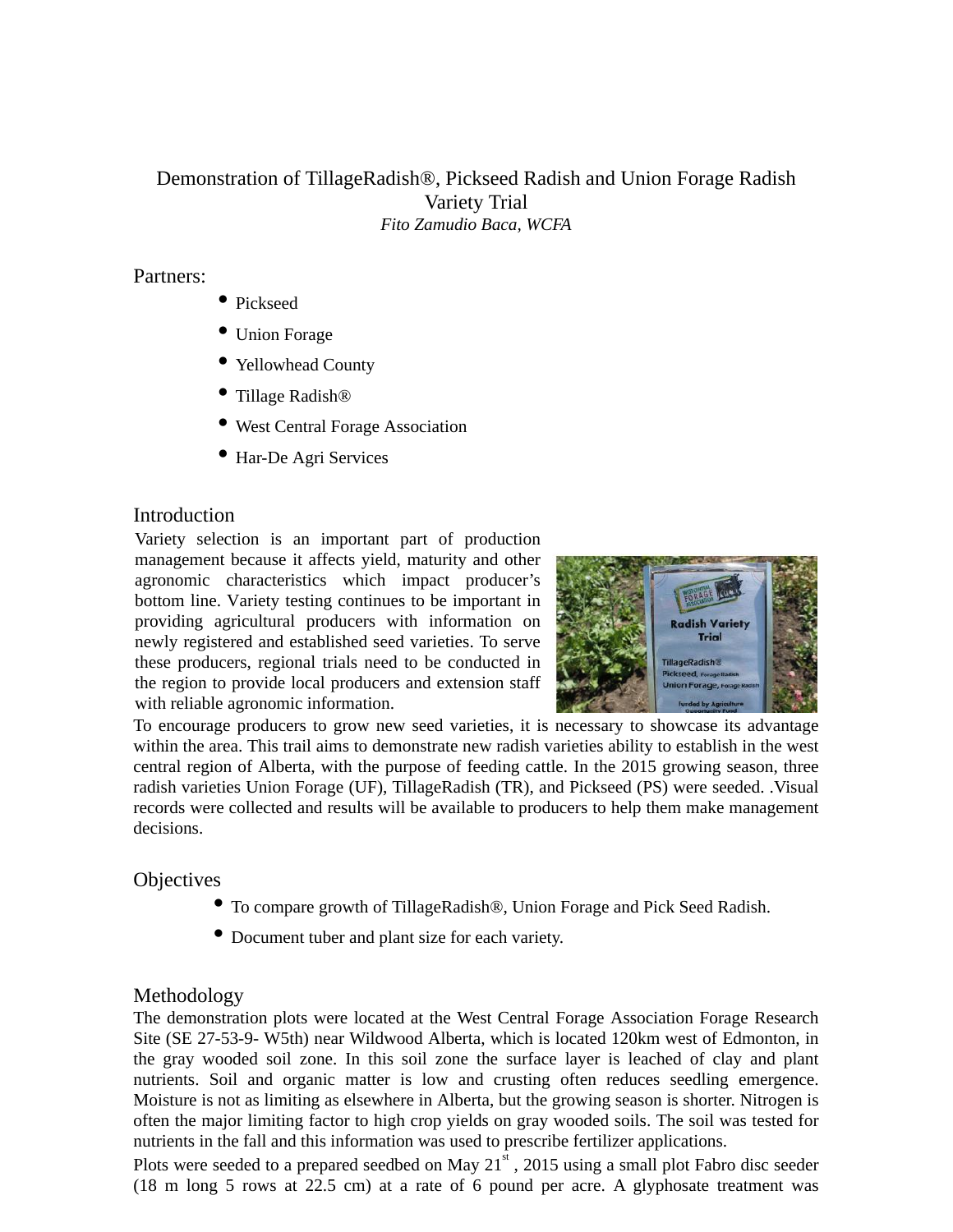administered prior to seeding. Pictures were taken on June  $30<sup>th</sup>$ , July  $20<sup>th</sup>$  and August 20th to determine the differences in growth.

## **Observations**

Stand establishment was good for all radish varieties despite pest and weed pressure and lack of moisture. See Picture 1 and Picture 2.

Growth at 44DAP was uniform with all three varieties at equivalent growth stages. By 60DAP growth stage differences become more apparent Picture 4 illustrate the difference showing (TR), and (PS) in the full bloom, while (UF) had not began to bloom yet.

On September, the plants were measure. The (PS) variety showed the harvest about the ground, with tops measure 1.1 m. (TR) and (UF) followed at 0.90 meters and 0.40 meters respectively. It is noteworthy to add that the tuber diameter was reversible correlated with about ground plant matter height. The variety with the tallest tops had the smallest tubers, this is illustrated in Picture 7



Picture 1. – Radish plant showing pest damage at 20DAP in radish variety demonstration plots at Wildwood Alberta.



Picture 2. –Weed pressure 20DAP in radish variety demonstration plots at 20DAP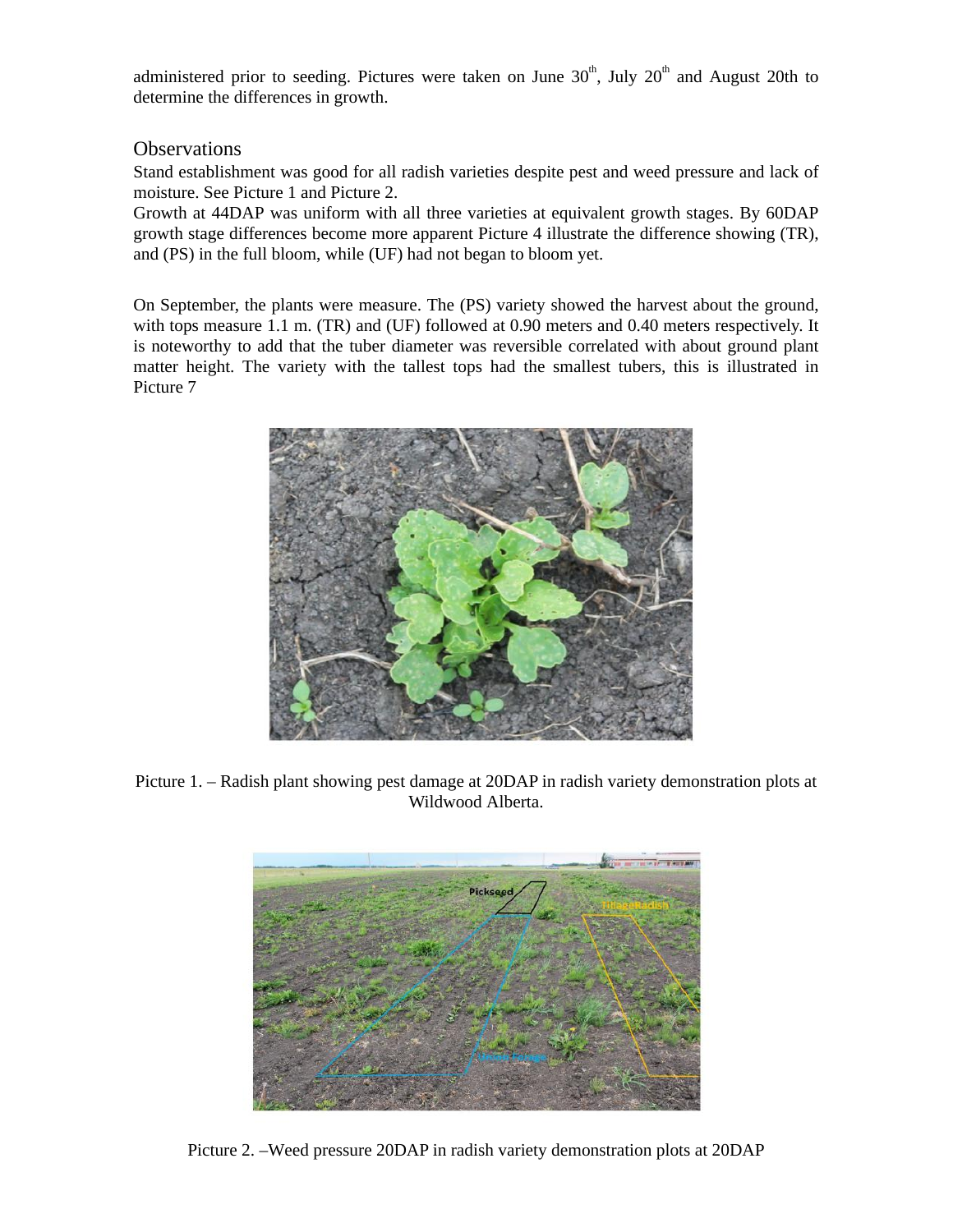

Picture 3. – Picture show no difference in growth on 44dap in Radish varieties demonstration trial at Wildwood Alberta.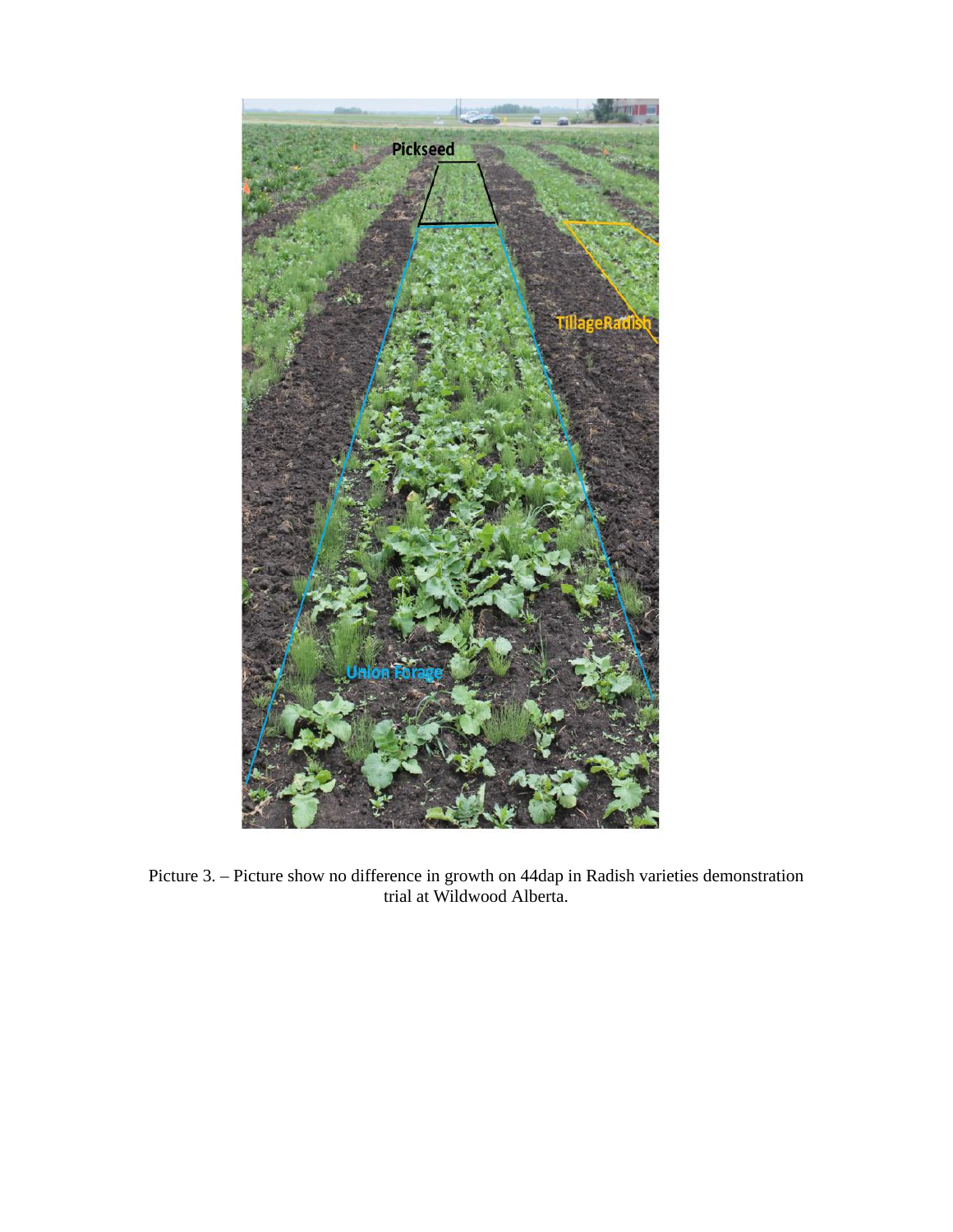

Picture 4. – Radish variety demonstration trial at Wildwood Alberta at 60DAP (TR), and (PS) show full bloom, (UF) had yet to bloom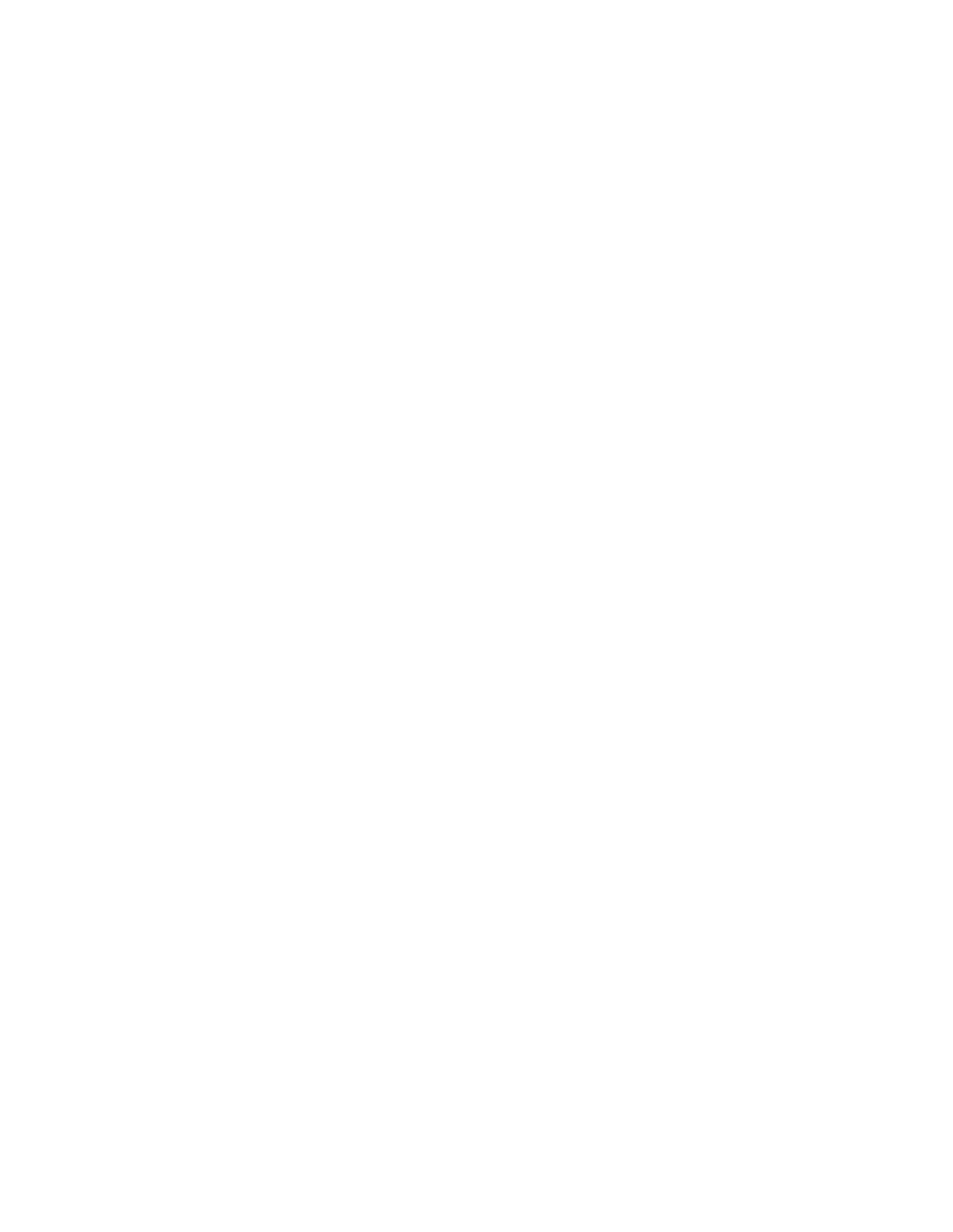

Picture 5. –Difference between in leaf and bloom production between (UF), (TR) and (PS) at 81DAP.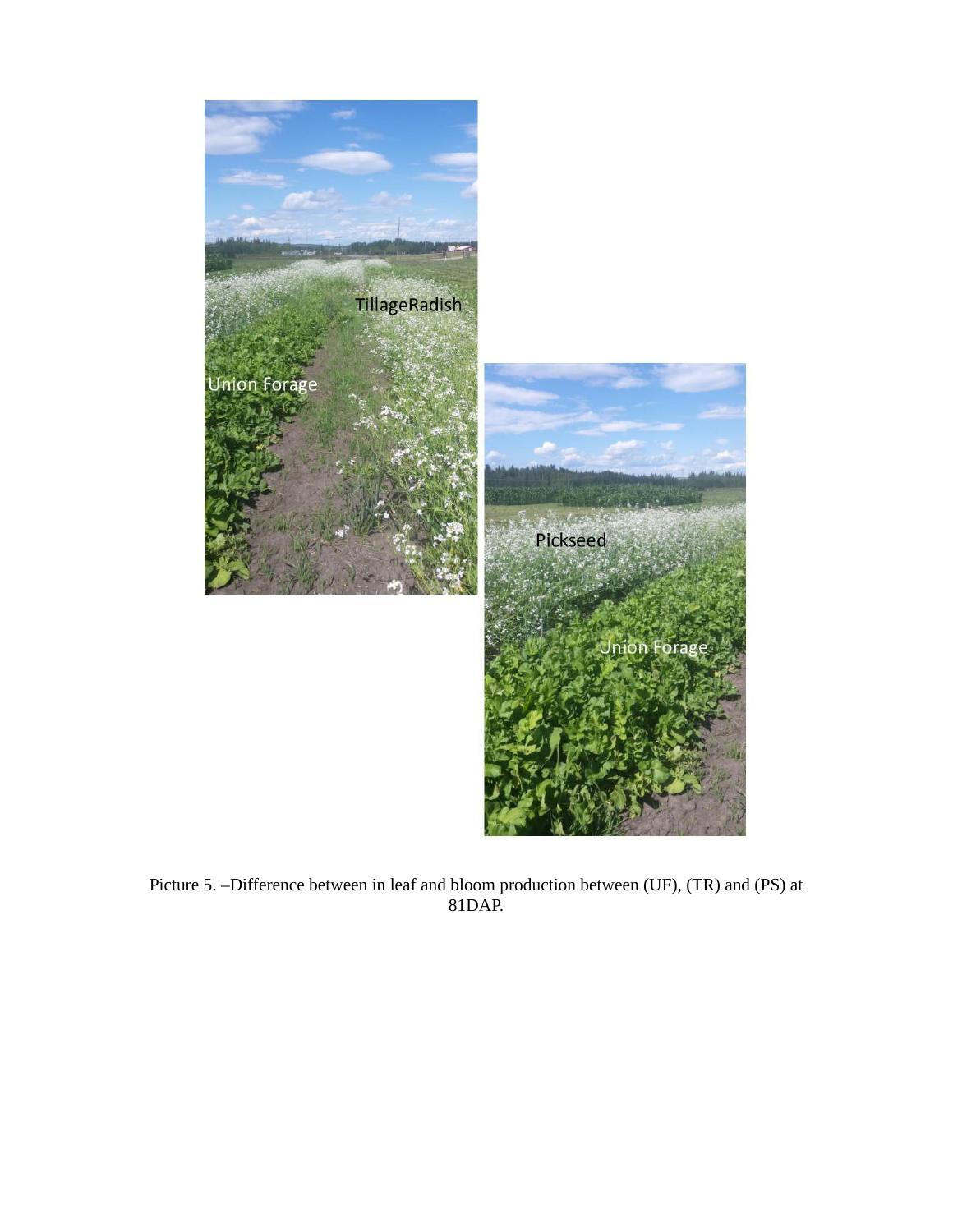

Picture 6. – Picture show the differences in height and tuber size difference of the Radish varieties grown in demonstration trial at Wildwood Alberta.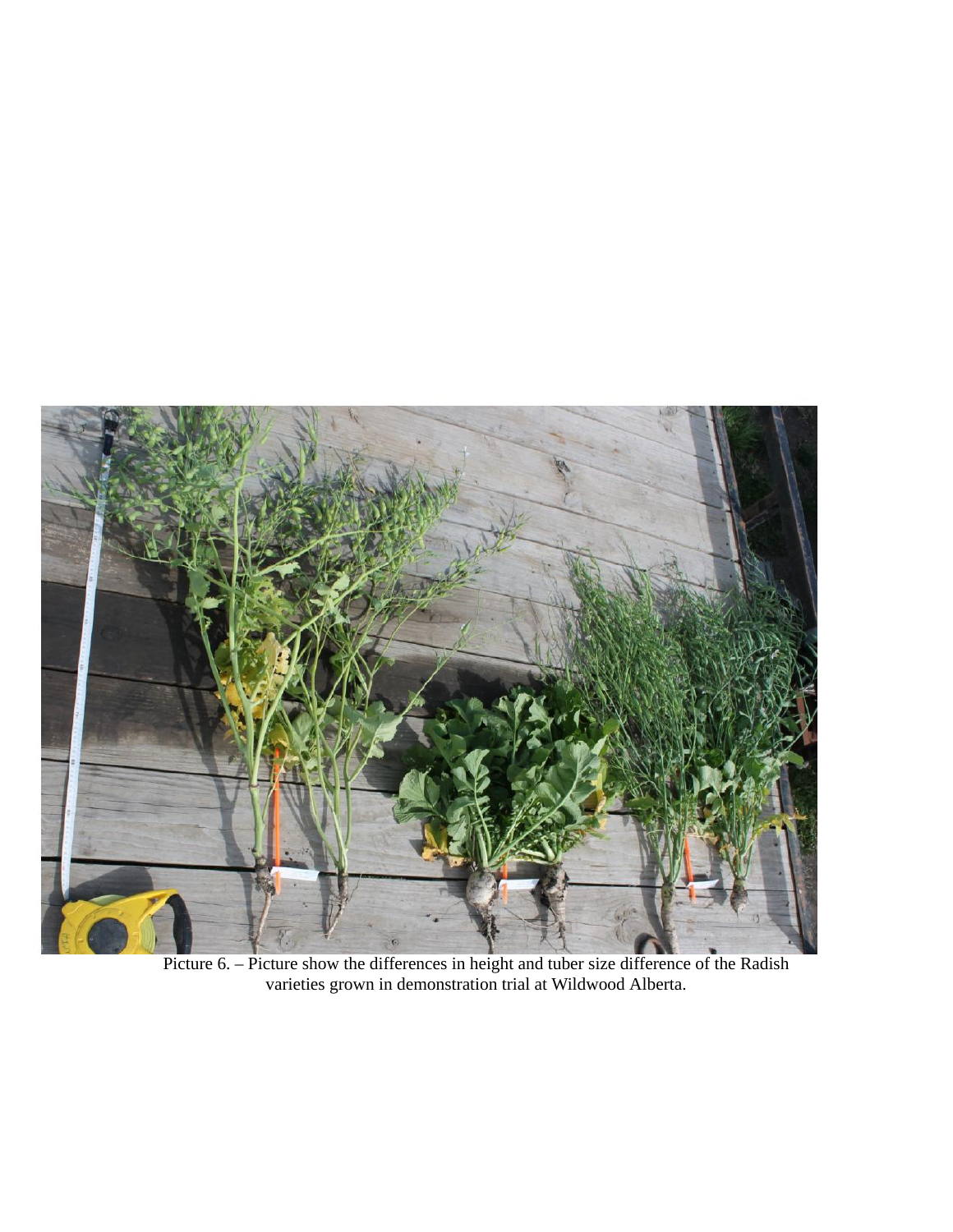Picture 7. -Tuber diameter of radish varieties A).- TillageRadish, B).- Union Forage and c).- Pickseed

8 | Page